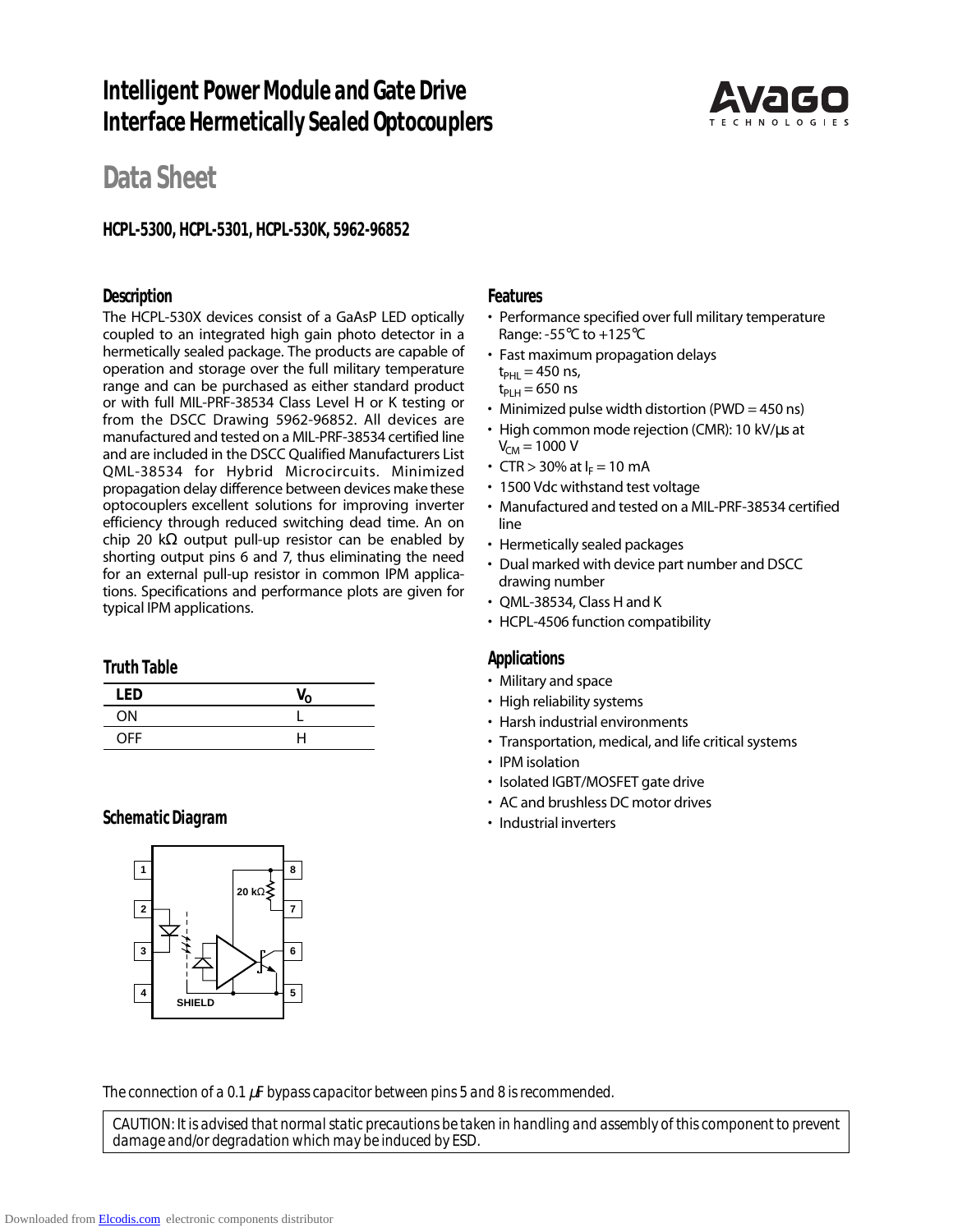## **Selection Guide-Lead Configuration Options**

| <b>Avago Part # and Options</b> |                   |
|---------------------------------|-------------------|
| Commercial                      | <b>HCPL-5300</b>  |
| MIL-PRF-38534, Class H          | <b>HCPL-5301</b>  |
| MIL-PRF-38534, Class K          | HCPL-530K         |
| <b>Standard Lead Finish</b>     | <b>Gold Plate</b> |
| Solder Dipped*                  | Option #200       |
| <b>Butt Cut/Gold Plate</b>      | Option #100       |
| Gull Wing/Soldered*             | Option #300       |
| Class H SMD Part #              |                   |
| Prescript for all below         | 5962-             |
| Either Gold or Solder           | 9685201HPX        |
| Gold Plate                      | 9685201HPC        |
| Solder Dipped*                  | 9685201HPA        |
| <b>Butt Cut/Gold Plate</b>      | 9685201HYC        |
| Butt Cut/Soldered*              | 9685201HYA        |
| Gull Wing/Soldered*             | 9685201HXA        |
| Class K SMD Part #              |                   |
| Prescript for all below         | 5962-             |
| Either Gold or Solder           | 9685201KPX        |
| <b>Gold Plate</b>               | 9685201KPC        |
| Solder Dipped*                  | 9685201KPA        |
| <b>Butt Cut/Gold Plate</b>      | 9685201KYC        |
| Butt Cut/Soldered*              | 9685201KYA        |
| Gull Wing/Soldered*             | 9685201KXA        |
|                                 |                   |

\*Solder contains lead.

## **Outline Drawing**



**NOTE: DIMENSIONS IN MILLIMETERS (INCHES).**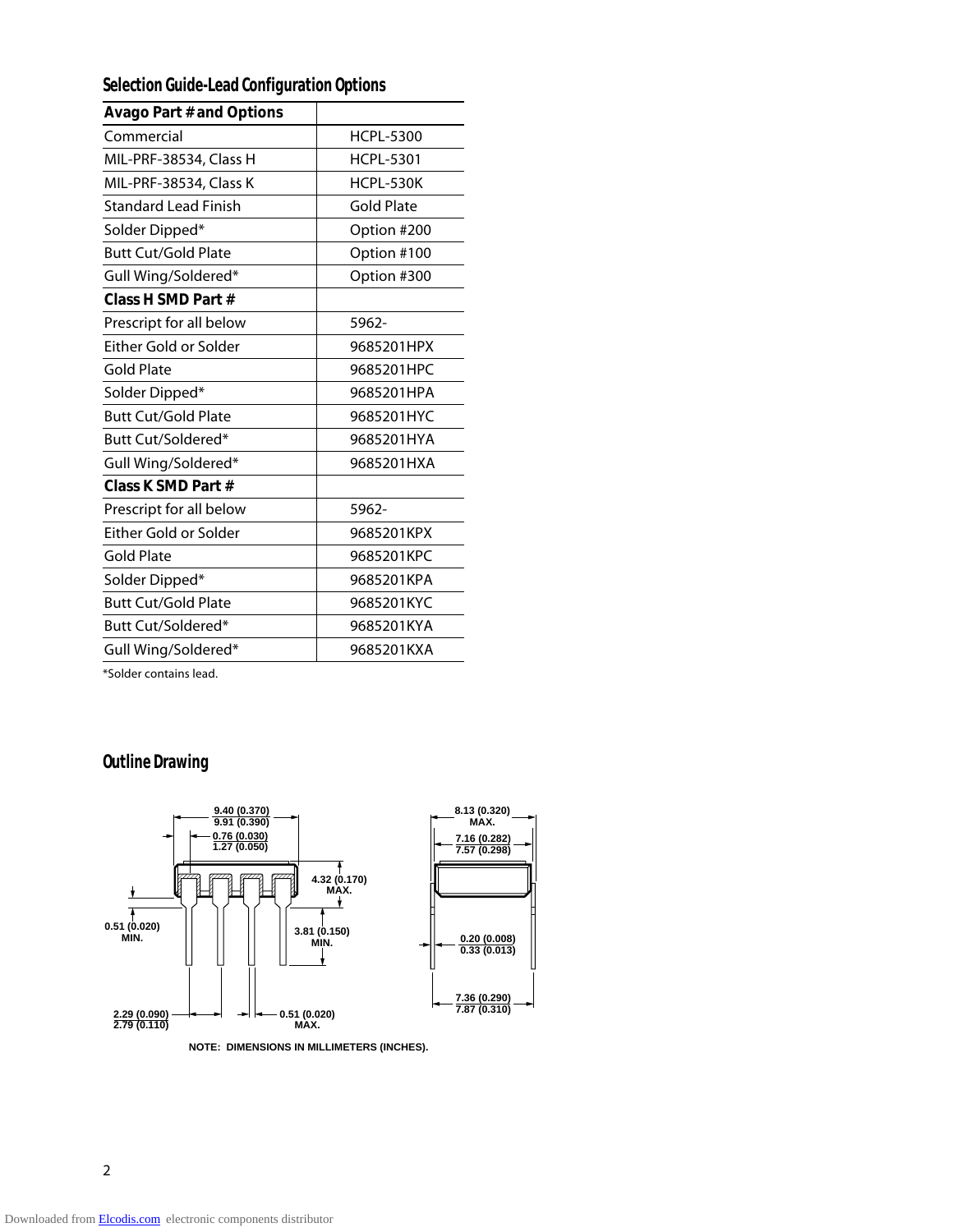

## **Hermetic Optocoupler Options**



**NOTE:** Solder contains lead.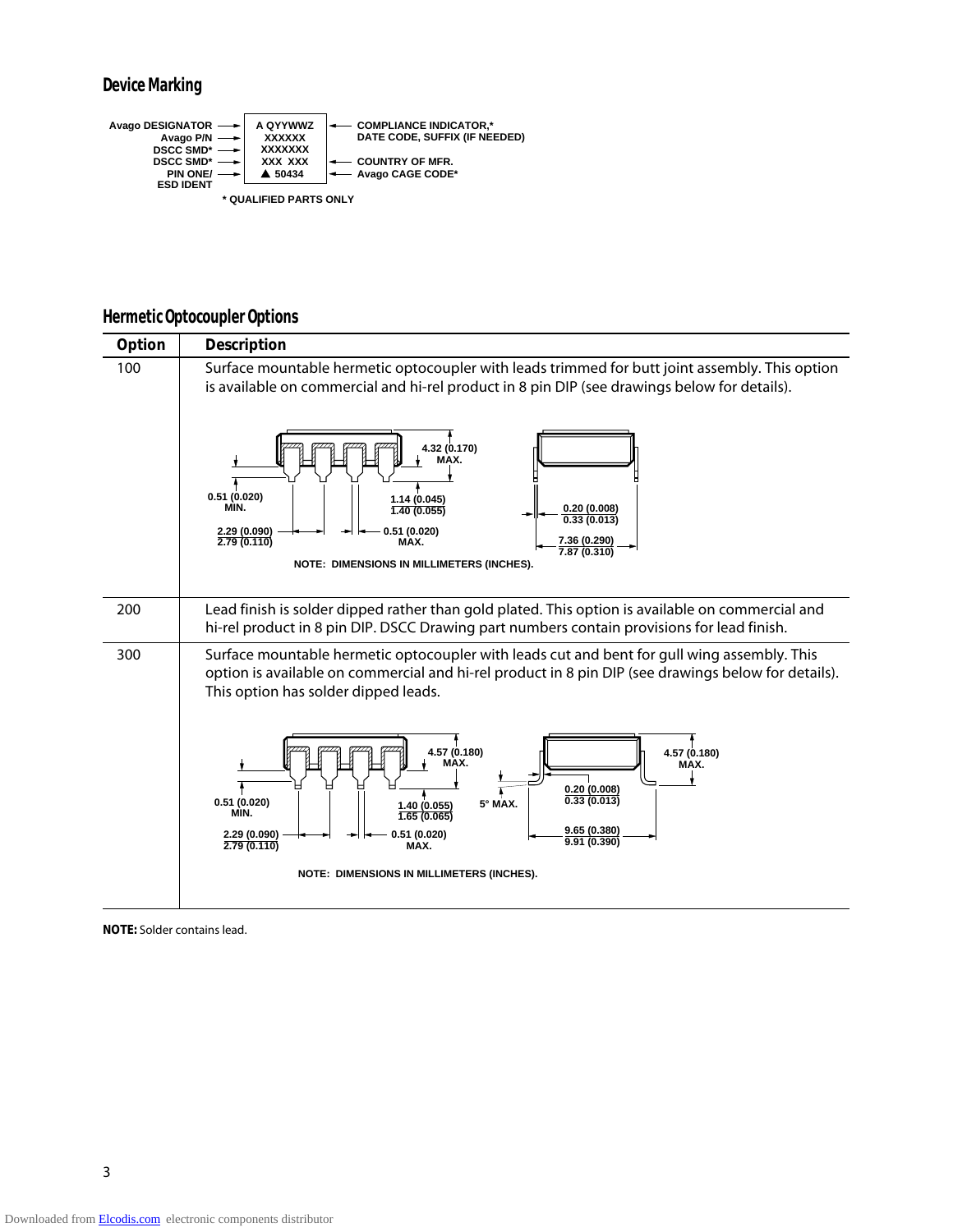## **Absolute Maximum Ratings**

| Parameter                                                 | Symbol         | Min.   | Max.           | <b>Units</b>  |
|-----------------------------------------------------------|----------------|--------|----------------|---------------|
| <b>Storage Temperature</b>                                | $T_{\rm S}$    | -65    | $+150$         | $\mathrm{C}$  |
| <b>Operating Temperature</b>                              | $T_A$          | $-55$  | $+125$         | $\mathcal{C}$ |
| Junction Temperature                                      | T,             |        | $+175$         | $\mathrm{C}$  |
| Lead Solder Temperature                                   |                |        | 260 for 10 sec | $\mathrm{C}$  |
| Average Input Current                                     | F(AVG)         |        | 25             | mA            |
| Peak Input Current (50% duty cycle, ≤1 ms pulse width)    | F(PEAK)        |        | 50             | mA            |
| Peak Transient Input Current (≤1 µs pulse width, 300 pps) |                |        | 1.0            | A             |
| Reverse Input Voltage (Pin 3-2)                           | $V_{R}$        |        | 5              | v             |
| Average Output Current (Pin 6)                            | $I_{O(AVG)}$   |        | 15             | mA            |
| Resistor Voltage (Pin 7)                                  | V <sub>7</sub> | $-0.5$ | <b>Vcc</b>     | v             |
| Output Voltage (Pin 6-5)                                  | $V_{\rm O}$    | $-0.5$ | 30             | v             |
| Supply Voltage (Pin 8-5)                                  | $V_{CC}$       | $-0.5$ | 30             | $\vee$        |
| <b>Output Power Dissipation</b>                           | $P_{O}$        |        | 100            | mW            |
| <b>Total Power Dissipation</b>                            | $P_T$          |        | 145            | mW            |

## **ESD Classification**

| (MIL-STD-883, Method 3015) | $(A)$ , Class 1 |
|----------------------------|-----------------|

## **Recommended Operating Conditions**

| Parameter            | Symbol       | Min. | Max. | <b>Units</b> |
|----------------------|--------------|------|------|--------------|
| Power Supply Voltage | Vcc          | 4.5  | 30   | Volts        |
| Output Voltage       | V∩           |      | 30   | Volts        |
| Input Current (ON)   | IF(ON)       | 10   | 20   | mA           |
| Input Voltage (OFF)  | $V_{F(OFF)}$ | -5   | 0.8  |              |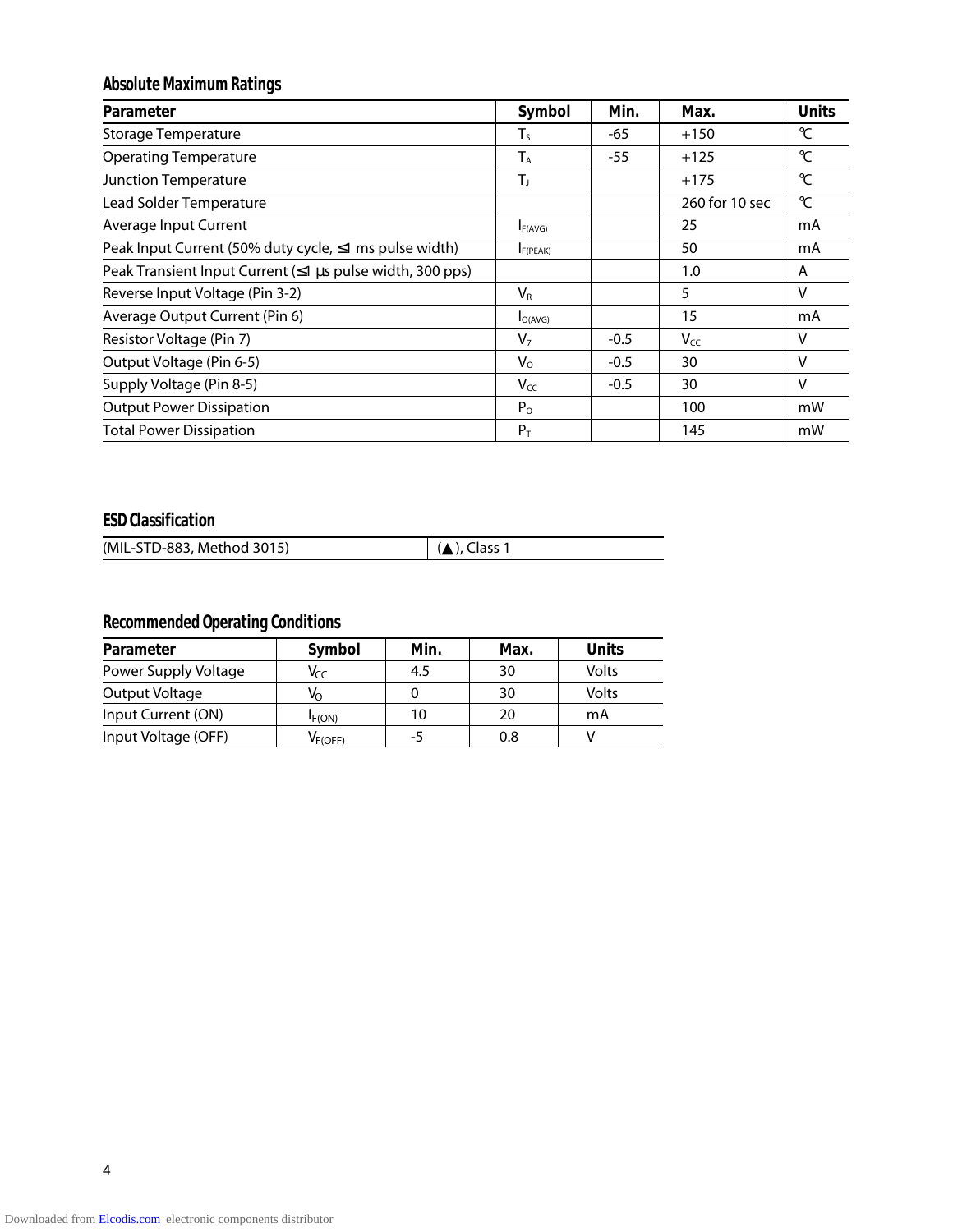## **Electrical Specifications**

Over recommended operating conditions (T<sub>A</sub> = -55°C to +125°C, V<sub>CC</sub> = +4.5 V to 30 V, I<sub>F(ON)</sub> = 10 mA to 20 mA,  $\mathsf{V}_{\mathsf{F}(\mathsf{OFF})}$  = -5 V to 0.8 V) unless otherwise specified.

| Parameter                                                  | Symbol                      | <b>Group A</b><br>Subgroups <sup>[12]</sup> | Min. | Typ.*  | Max. | <b>Units</b><br><b>Test Conditions</b> |                                                                            | Fig.           | <b>Note</b>    |
|------------------------------------------------------------|-----------------------------|---------------------------------------------|------|--------|------|----------------------------------------|----------------------------------------------------------------------------|----------------|----------------|
| <b>Current Transfer</b><br>Ratio                           | <b>CTR</b>                  | 1, 2, 3                                     | 30   | 90     |      | $\%$                                   | $I_F = 10$ mA, $V_O = 0.6$ V                                               |                | 1              |
| Low Level Output<br>Current                                | $I_{OL}$                    | 1, 2, 3                                     | 3.0  | 9.0    |      | mA                                     | $I_F = 10$ mA, $V_O = 0.6$ V                                               | 1, 2           |                |
| Low Level Output<br>Voltage                                | $V_{OL}$                    | 1, 2, 3                                     |      | 0.3    | 0.6  | $\mathsf{V}$                           | $I_{\Omega} = 2.4 \text{ mA}$                                              |                |                |
| Input Threshold<br>Current                                 | $I_{TH}$                    | 1, 2, 3                                     |      | 1.5    | 5.0  | mA                                     | $V_0 = 0.8 V$ ,<br>$IO = 0.75$ mA                                          | 1              | $\overline{7}$ |
| High Level<br><b>Output Current</b>                        | $I_{OH}$                    | 1, 2, 3                                     |      | 5      | 75   | μA                                     | $V_F = 0.8 V$                                                              | $\overline{3}$ |                |
| High Level Supply<br>Current                               | $I_{CCH}$                   | 1, 2, 3                                     |      | 0.6    | 1.5  | mA                                     | $V_F = 0.8 V, V_O = Open$                                                  |                | $\overline{7}$ |
| Low Level Supply<br>Current                                | $I_{CCL}$                   | 1, 2, 3                                     |      | 0.6    | 1.5  | mA                                     | $I_F = 10$ mA, $V_O =$ Open                                                |                | $\overline{7}$ |
| Input Forward<br>Voltage                                   | $V_F$                       | 1, 2, 3                                     | 1.0  | 1.5    | 1.8  | $\mathsf{V}$                           | $I_F = 10$ mA                                                              | $\overline{4}$ |                |
| Temperature<br>Coefficient of<br>Forward Voltage           | $\Delta V_F / \Delta T_A$   |                                             |      | $-1.6$ |      | mV/°C                                  | $I_F = 10$ mA                                                              |                |                |
| Input Reverse<br>Breakdown Voltage                         | $BV_R$                      | 1, 2, 3                                     | 5    |        |      | $\mathsf{V}$                           | $I_R = 100 \mu A$                                                          |                |                |
| Input Capacitance                                          | $C_{\text{IN}}$             |                                             |      | 90     |      | pF                                     | $f = 1$ MHz, $V_F = 0$ V                                                   |                |                |
| Input-Output<br><b>Insulation Leakage</b><br>Current       | $I_{I-O}$                   | $\mathbf{1}$                                |      |        | 1.0  | μA                                     | $RH \le 65\%$ , t = 5 sec,<br>$V_{I-O} = 1500$ Vdc,<br>$T_A = 25^{\circ}C$ |                | $\overline{2}$ |
| Resistance<br>(Input-Output)                               | $R_{I-O}$                   |                                             |      | 1012   |      | $\Omega$                               | $V_{I-O} = 500$ Vdc                                                        |                | $\overline{2}$ |
| Capacitance<br>(Input-Output)                              | C <sub>LO</sub>             |                                             |      | 2.4    |      | pF                                     | $f = 1$ MHz                                                                |                | $\overline{2}$ |
| Internal Pull-up<br>Resistor                               | $R_L$                       | 1                                           | 14   | 20     | 28   | $k\Omega$                              | $T_A = 25^{\circ}C$                                                        |                | 4, 5,<br>6     |
| Internal Pull-up<br>Resistor<br>Temperature<br>Coefficient | $\Delta R_{L}/\Delta T_{A}$ |                                             |      | 0.014  |      | k $\Omega$ /°C                         |                                                                            |                |                |

\*All typical values at 25°C,  $V_{CC} = 15$  V.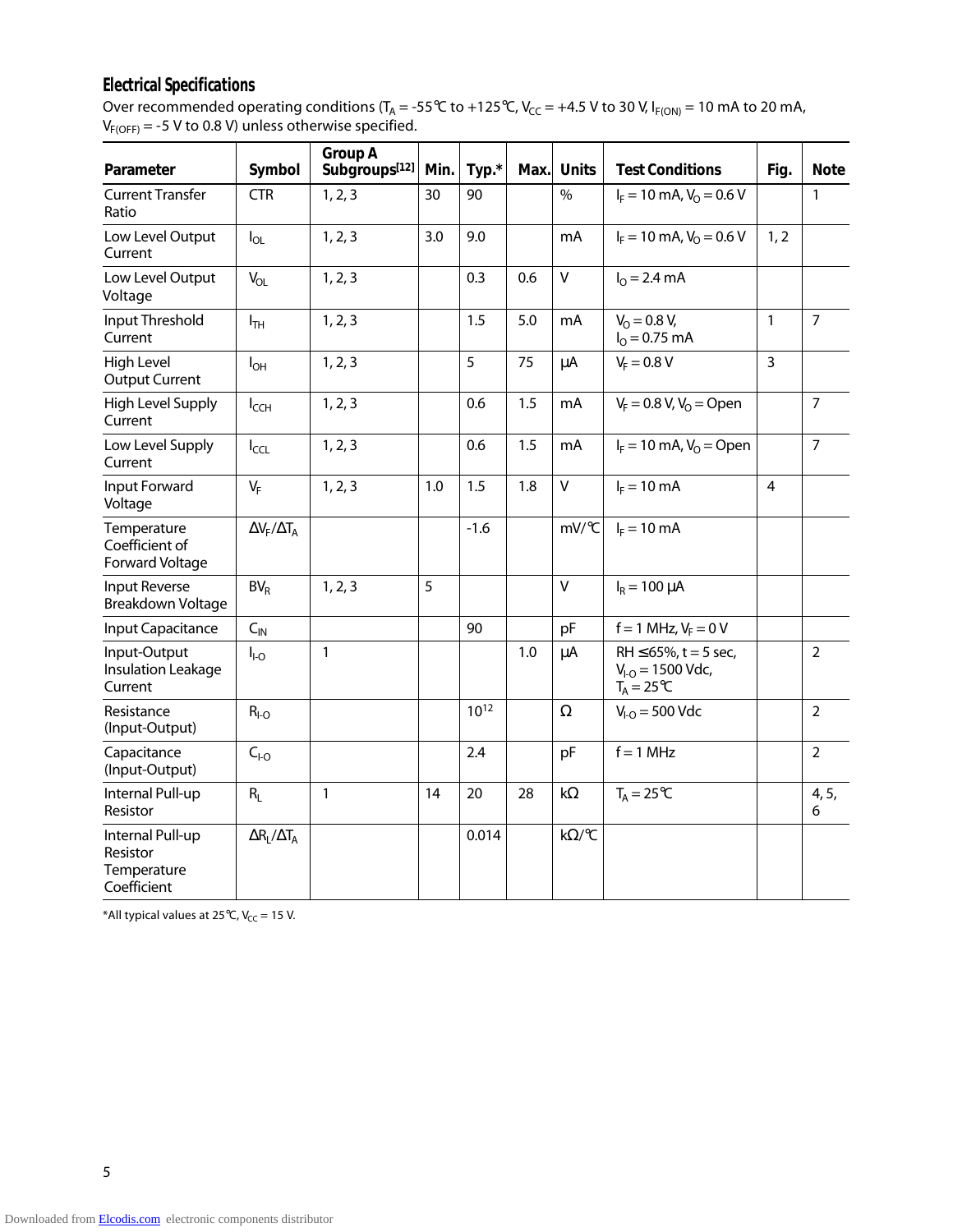## **Switching Specifications (RL= 20 k**Ω **External)**

Over recommended operating conditions: (T<sub>A</sub> = -55°C to +125°C, V<sub>CC</sub> = +4.5 V to 30 V, I<sub>F(ON)</sub> = 10 mA to 20 mA,  $V_{F(OFF)}$  = -5 V to 0.8 V) unless otherwise specified.

| Parameter                                                                    | Symbol                       | <b>Group A</b><br>Subgrps.[12] | Min.   | Typ.* | Max. | <b>Units</b> | <b>Test Conditions</b>                 |                                                                                                                        | Fig.              | <b>Note</b>    |
|------------------------------------------------------------------------------|------------------------------|--------------------------------|--------|-------|------|--------------|----------------------------------------|------------------------------------------------------------------------------------------------------------------------|-------------------|----------------|
| Propagation<br>Delay Time to                                                 | $t_{PHL}$                    | 9, 10, 11                      | 30     | 180   | 450  | ns           | $C_{L} =$<br>100 pF                    | $I_{F(on)} = 10 \text{ mA}$ ,<br>$V_{F(off)} = 0.8 V,$                                                                 | 5, 7,<br>$9 - 12$ | 3, 4,<br>5, 6, |
| Low Output<br>Level                                                          |                              |                                |        | 100   |      | ns           | $C_{L} =$<br>10pF                      | $V_{CC}$ = 15.0 V,<br>$V_{THLH} = 2.0 V,$                                                                              |                   | 7              |
| Propagation<br>Delay Time to                                                 | $t_{PLH}$                    | 9, 10, 11                      | 250    | 350   | 650  | ns           | $C_L =$<br>100 pF                      | $VTHHL = 1.5 V$                                                                                                        |                   |                |
| <b>High Output</b><br>Level                                                  |                              |                                |        | 130   |      |              | $C_{L} =$<br>10 pF                     |                                                                                                                        |                   |                |
| Pulse Width<br><b>Distortion</b>                                             | <b>PWD</b>                   | 9, 10, 11                      |        | 150   | 450  | ns           | $C_L =$<br>100 pF                      |                                                                                                                        |                   | 11             |
| Propagation<br>Delay<br><b>Difference</b><br>Between Any<br><b>Two Parts</b> | $t_{PLH}$ -<br>$t_{\sf PHL}$ | 9, 10, 11                      | $-170$ | 140   | 500  | ns           |                                        |                                                                                                                        |                   | 8              |
| Output High<br>Level Common<br>Mode<br>Immunity<br>Transient                 | $ CM_H $                     | 9                              | 10     | 17    |      | kV/µs        |                                        | $I_F = 0$ mA, $V_{CC} = 15.0$ V,<br>$V_0 > 3.0 V$ $C_L = 100 pF$ ,<br>$V_{CM} = 1000 V_{P-P}$<br>$T_{A} = 25^{\circ}C$ | 6, 17,<br>18, 21  | 9, 13          |
| Output Low<br>Level Common<br><b>Mode Transient</b><br>Immunity              | CM <sub>1</sub>              | 9                              | 10     | 17    |      | kV/µs        | $I_F = 10 \text{ mA}$<br>$V_0$ < 1.0 V |                                                                                                                        |                   | 10, 13         |

\*All typical values at 25°C,  $V_{CC}$  = 15 V.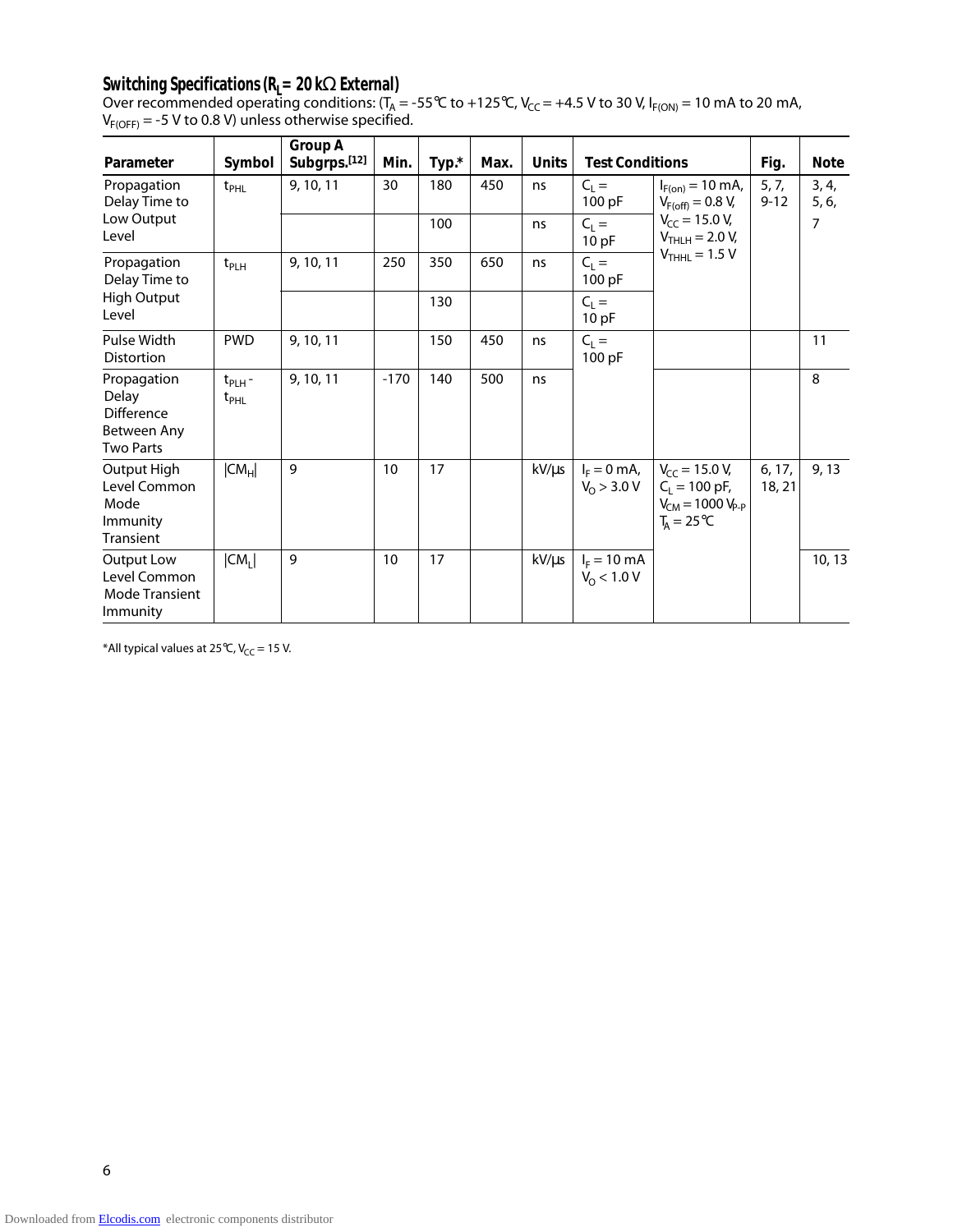## Switching Specifications (R<sub>L</sub>= Internal Pull-up)

Over recommended operating conditions:  $(T_A = -55^{\circ}C \text{ to } +125^{\circ}C$ ,  $V_{CC} = +4.5 \text{ V to } 30 \text{ V}$ ,  $I_{F(ON)} = 10 \text{ mA to } 20 \text{ mA}$ ,  $V_{F(OFF)} = -5$  V to 0.8 V) unless otherwise specified.

| Parameter                                                                    | Symbol                          | <b>Group A</b><br>Subgrps.[12] | Min.   | Typ.* | Max. | <b>Units</b> | <b>Test Conditions</b>                                                                                   |                                                                                                        | Fig.  | <b>Note</b>    |       |                                  |
|------------------------------------------------------------------------------|---------------------------------|--------------------------------|--------|-------|------|--------------|----------------------------------------------------------------------------------------------------------|--------------------------------------------------------------------------------------------------------|-------|----------------|-------|----------------------------------|
| Propagation<br>Delay Time to<br>Low Output<br>Level                          | $t_{PHL}$                       | 9, 10, 11                      | 20     | 185   | 500  | ns           | $I_{F(on)} = 10 \text{ mA}$ ,<br>$V_{F(off)} = 0.8 V,$<br>$V_{CC}$ = 15.0 V,<br>$C_1 = 100 \text{ pF}$ , |                                                                                                        |       |                | 5, 8, | 3, 4,<br>5, 6,<br>$\overline{7}$ |
| Propagation<br>Delay Time to<br><b>High Output</b><br>Level                  | $t_{PLH}$                       | 9, 10, 11                      | 220    | 415   | 750  | ns           | $VTHLH = 2.0 V$<br>$V_{THHL}$ = 1.5 V                                                                    |                                                                                                        |       |                |       |                                  |
| Pulse Width<br><b>Distortion</b>                                             | <b>PWD</b>                      | 9, 10, 11                      |        | 150   | 600  | ns           |                                                                                                          |                                                                                                        | 11    |                |       |                                  |
| Propagation<br>Delay<br><b>Difference</b><br>Between Any<br><b>Two Parts</b> | $t_{PLH}$ -<br>$t_{\text{PHL}}$ | 9, 10, 11                      | $-225$ | 150   | 650  | ns           |                                                                                                          |                                                                                                        |       | 8              |       |                                  |
| Output High<br>Level Common<br><b>Mode Transient</b><br>Immunity             | $ CM_H $                        |                                |        | 10    |      | kV/µs        | $V_0 > 3.0 V$                                                                                            | $I_F = 0$ mA, $V_{CC} = 15.0$ V,<br>$C_L = 100 \text{ pF}$ ,<br>$V_{CM} = 1000$<br>$T_A = 25^{\circ}C$ | 6, 21 | 9              |       |                                  |
| Output Low<br>Level Common<br><b>Mode Transient</b><br>Immunity              | $ CM_1 $                        |                                |        | 10    |      | kV/µs        | $I_F = 16 \text{ mA}$<br>$V_0$ < 1.0 V                                                                   |                                                                                                        |       | 10             |       |                                  |
| Power Supply<br>Rejection                                                    | <b>PSR</b>                      |                                |        | 1.0   |      | $V_{P-P}$    | > 5 ns, no bypass<br>capacitors.                                                                         | Square Wave, t <sub>RISE</sub> , t <sub>FALL</sub>                                                     |       | $\overline{7}$ |       |                                  |

\*All typical values at 25 $\degree$ C, V<sub>CC</sub> = 15 V.

**Notes:**

1. CURRENT TRANSFER RATIO in percent is defined as the ratio of output collector current  $(I<sub>O</sub>)$  to the forward LED input current  $(I<sub>F</sub>)$  times 100.

2. Device considered a two-terminal device: Pins 1, 2, 3 and 4 shorted together and Pins 5, 6, 7 and 8 shorted together.

3. Pulse:  $f = 20$  kHz, Duty Cycle =  $10\%$ 

4. The internal 20 kΩ resistor can be used by shorting pins 6 and 7 together.

- 5. Due to the tolerance of the internal resistor, and since propagation delay is dependent on the load resistor value, performance can be improved by using an external 20 kΩ 1% load resistor. For more information on how propagation delay varies with load resistance, see Figure 8.
- 6. The R<sub>L</sub> = 20 k $\Omega$ , C<sub>L</sub> = 100 pF represents a typical IPM (Intelligent Power Module) load.

7. Use of a 0.1 µF bypass capacitor connected between pins 5 and 8 can improve performance by filtering power supply line noise.

- 8. The difference in t<sub>PLH</sub> and t<sub>PHL</sub> between any two parts under the same test condition. (See IPM Dead Time and Propagation Delay Specifications section.)
- 9. Common mode transient immunity in a Logic High level is the maximum tolerable dV<sub>CM</sub>/dt of the common mode pulse, V<sub>CM</sub>, to assure that the output will remain in a Logic High state (i.e.,  $V_0 > 3.0$  V).
- 10. Common mode transient immunity in a Logic Low level is the maximum tolerable dV<sub>CM</sub>/dt of the common mode pulse, V<sub>CM</sub>, to assure that the output will remain in a Logic Low state (i.e.,  $V_0$  < 1.0 V).

11. Pulse Width Distortion (PWD) is defined as the difference between t<sub>PLH</sub> and t<sub>PHL</sub> for any given device.

- 12. Standard parts receive 100% testing at 25°C (Subgroups 1 and 9). Hi-Rel and SMD parts receive 100% testing at 25°C, +125°C, and -55°C (Subgroups 1 and 9, 2 and 10, 3 and 11 respectively).
- 13. Parameters are tested as part of device initial characterization and after design and process changes. Parameters are guaranteed to limits specified for all lots not specifically tested.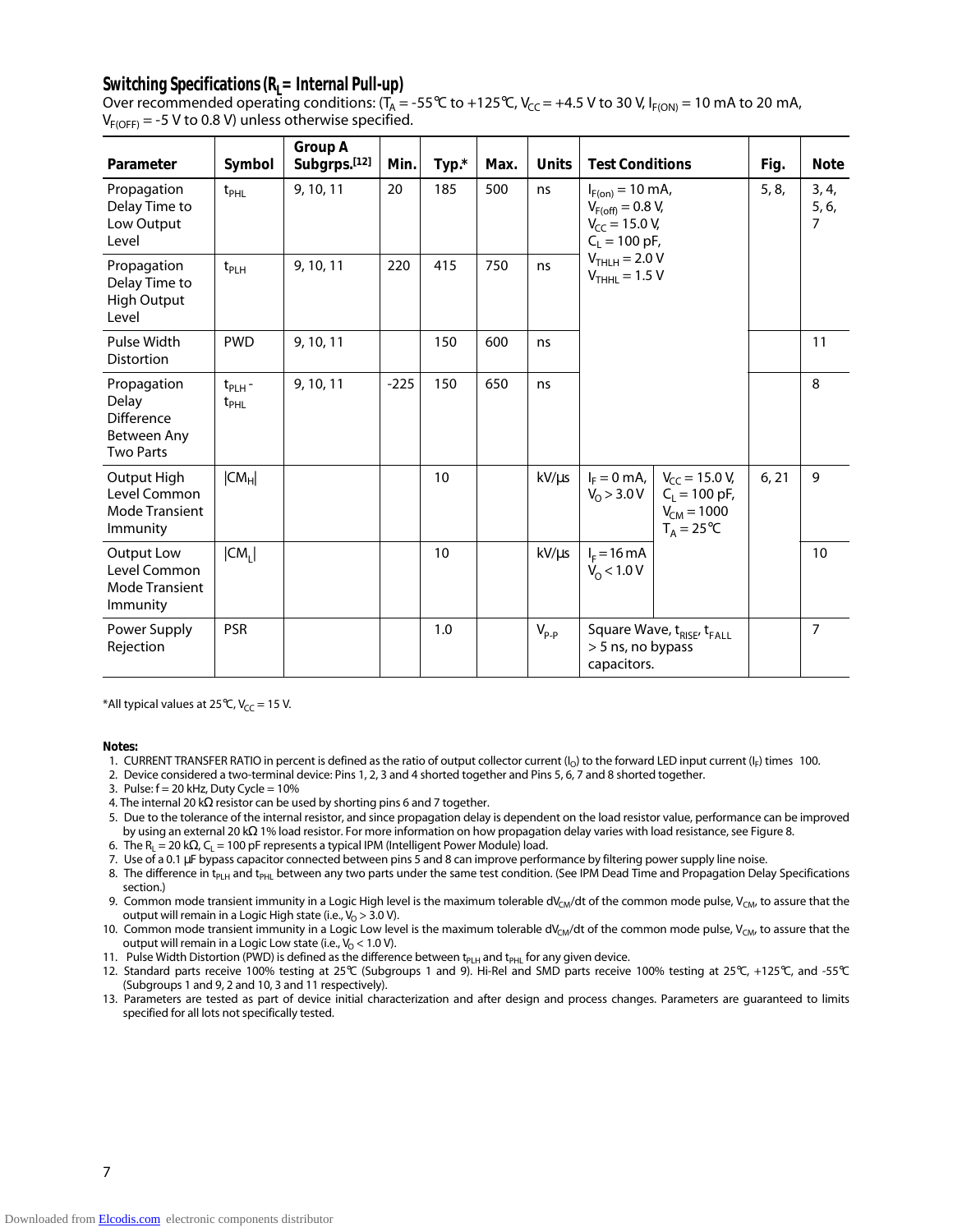#### **LED Drive Circuit Considerations For Ultra High CMR Performance**

Without a detector shield, the dominant cause of optocoupler CMR failure is capacitive coupling from the input side of the optocoupler, through the package, to the detector IC as shown in Figure 14. The HCPL-530X improves CMR performance by using a detector IC with an optically transparent Faraday shield, which diverts the capacitively coupled current away from the sensitive IC circuitry. However, this shield does not eliminate the capacitive coupling between the LED and the optocoupler output pins and output ground as shown in Figure 15. This capacitive coupling causes perturbations in the LED current during common mode transients and becomes the major source of CMR failures for a shielded optocoupler. The main design objective of a high CMR LED drive circuit becomes keeping the LED in the proper state (on or off) during common mode transients. For example, the recommended application circuit (Figure 13), can achieve 10 kV/µs CMR while minimizing component complexity. Note that a CMOS gate is recommended in Figure 13 to keep the LED off when the gate is in the high state.

Another cause of CMR failure for a shielded optocoupler is direct coupling to the optocoupler output pins through  $C_{LEDO1}$  and  $C_{LEDO2}$  in Figure 15. Many factors influence the effect and magnitude of the direct coupling including: the use of an internal or external output pull-up resistor, the position of the LED current setting resistor, the connection of the unused input package pins, and the value of the capacitor at the optocoupler output (CL).

Techniques to keep the LED in the proper state and minimize the effect of the direct coupling are discussed in the next two sections.

## **CMR With The LED On (CMR<sub>I</sub>)**

A high CMR LED drive circuit must keep the LED on during common mode transients. This is achieved by overdriving the LED current beyond the input threshold so that it is not pulled below the threshold during a transient. The recommended minimum LED current of 10 mA provides adequate margin over the maximum  $I<sub>TH</sub>$  of 5.0 mA (see Figure 1) to achieve 10 kV/µs CMR. Capacitive coupling is

higher when the internal load resistor is used (due to  $C_{LEDO2}$ ) and an I<sub>F</sub> = 16mA is required to obtain 10 kV/µs CMR.

The placement of the LED current setting resistor affects the ability of the drive circuit to keep the LED on during transients and interacts with the direct coupling to the optocoupler output. For example, the LED resistor in Figure 16 is connected to the anode. Figure 17 shows the AC equivalent circuit for Figure 16 during common mode transients. During a  $+dV_{CM/dt}$  in Figure 17, the current available at the LED anode  $(I_{\text{TOTAL}})$  is limited by the series resistor. The LED current  $(I_F)$  is reduced from its DC value by an amount equal to the current that flows through  $C_{\text{EDP}}$  and  $C_{\text{EDO1}}$ . The situation is made worse because the current through  $C_{LEDO1}$  has the effect of trying to pull the output high (toward a CMR failure) at the same time the LED current is being reduced. For this reason, the recommended LED drive circuit (Figure 13) places the current setting resistor in series with the LED cathode. Figure 18 is the AC equivalent circuit for Figure 13 during common mode transients. In this case, the LED current is not reduced during a  $+dV_{CM/dt}$  transient because the current flowing through the package capacitance is supplied by the power supply. During a -dV $_{CMA}$  transient, however, the LED current is reduced by the amount of current flowing through  $C_{\text{FDM}}$ . But better CMR performance is achieved since the current flowing in  $\mathsf{C}_{\mathsf{FDO1}}$ during a negative transient acts to keep the output low.

Coupling to the LED and output pins is also affected by the connection of pins 1 and 4. If CMR is limited by perturbations in the LED on current, as it is for the recommended drive circuit (Figure 13), pins 1 and 4 should be connected to the input circuit common. However, if CMR performance is limited by direct coupling to the output when the LED is off, pins 1 and 4 should be left unconnected.

### **CMR With The LED Off (CMRH)**

A high CMR LED drive circuit must keep the LED off  $(V_F \leq V_{F(OFF)})$  during common mode transients. For example, during a  $+dV<sub>CM/dt</sub>$  transient in Figure 18, the current flowing through  $C_{LEDN}$  is supplied by the parallel combination of the LED and series resistor. As long as the voltage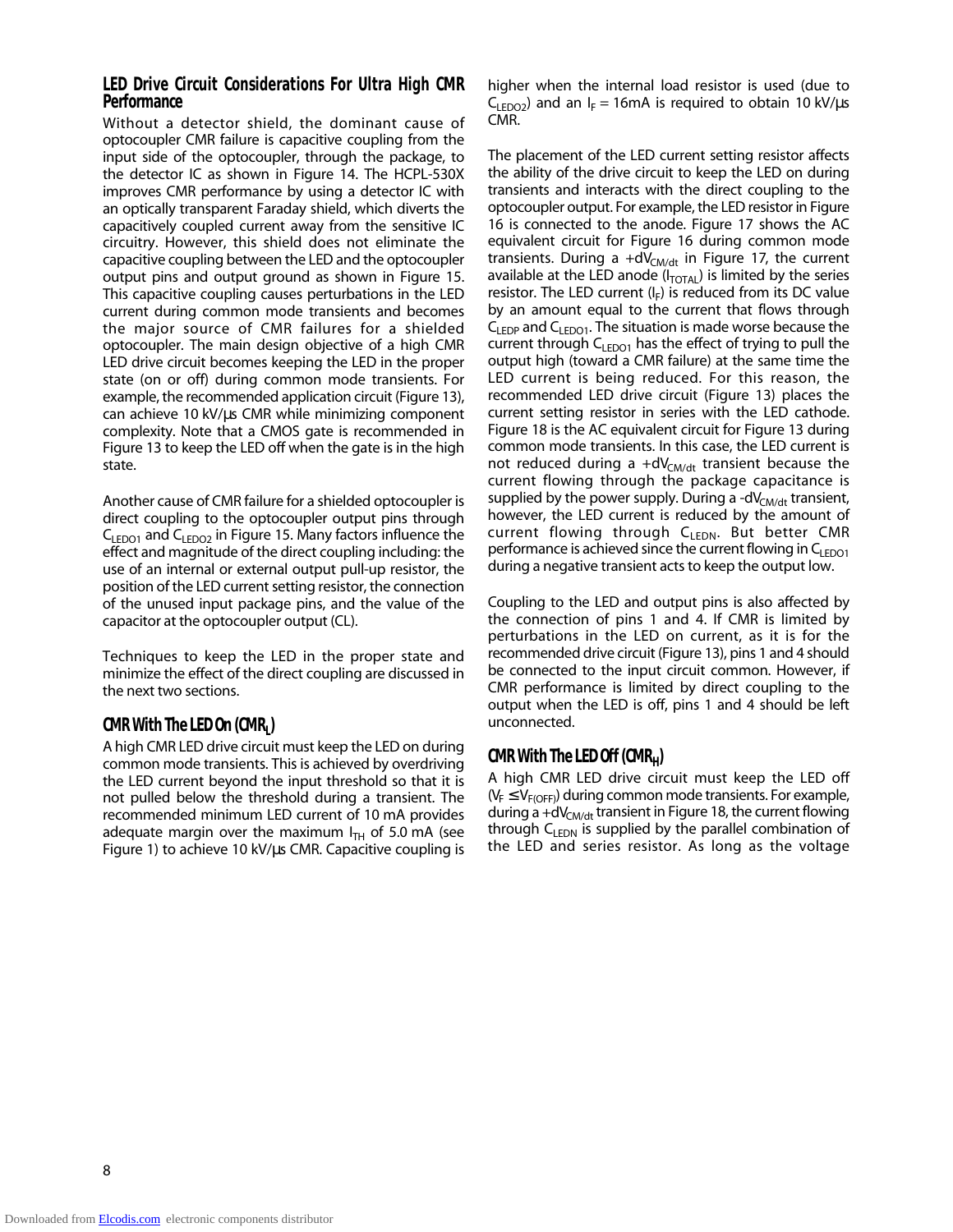developed across the resistor is less than  $V_{F(OFF)}$  the LED will remain off and no common mode failure will occur. Even if the LED momentarily turns on, the 100 pF capacitor from pins 6-5 will keep the output from dipping below the threshold. The recommended LED drive circuit (Figure 13) provides about 10 V of margin between the lowest optocoupler output voltage and a 3 V IPM threshold during a 10 kV/ $\mu$ s transient with V<sub>CM</sub> = 1000 V. Additional margin can be obtained by adding a diode in parallel with the resistor, as shown by the dashed line connection in Figure 18, to clamp the voltage across the LED below  $V_{F(OFF)}$ .

Since the open collector drive circuit, shown in Figure 19, cannot keep the LED off during a  $+dV_{CM/dt}$  transient, it is not desirable for applications requiring ultra high  $CMR<sub>H</sub>$ performance. Figure 20 is the AC equivalent circuit for Figure 16 during common mode transients. Essentially all the current flowing through  $C_{LEDN}$  during a +dV<sub>CM/dt</sub> transient must be supplied by the LED. CMR $<sub>H</sub>$  failures can</sub> occur at dv/dt rates where the current through the LED and  $C_{\text{IFDN}}$  exceeds the input threshold. Figure 21 is an alternative drive circuit which does achieve ultra high CMR performance by shunting the LED in the off state.

#### **IPM Dead Time and Propagation Delay Specifications**

These devices include a Propagation Delay Difference specification intended to help designers minimize "dead time" in their power inverter designs. Dead time is the time period during which both the high and low side power transistors (Q1 and Q2 in Figure 22) are off. Any overlap in Q1 and Q2 conduction will result in large currents flowing through the power devices between the high and low voltage motor rails.

To minimize dead time the designer must consider the propagation delay characteristics of the optocoupler as well as the characteristics of the IPM IGBT gate drive circuit.

Considering only the delay characteristics of the optocoupler (the characteristics of the IPM IGBT gate drive circuit can be analyzed in the same way) it is important to know the minimum and maximum turnon (t<sub>PHL</sub>) and turn-off (t<sub>PLH</sub>) propagation delay specifications, preferably over the desired operating temperature range.

The limiting case of zero dead time occurs when the input to Q1 turns off at the same time that the input to Q2 turns on. This case determines the minimum delay between LED1 turn-off and LED2 turn-on, which is related to the worst case optocoupler propagation delay waveforms, as shown in Figure 23. A minimum dead time of zero is achieved in Figure 23 when the signal to turn on LED2 is delayed by  $(t_{PLH max} - t_{PHL min})$ from the LED1 turn off. This delay is the maximum value for the propagation delay difference specification which is specified at 500 ns for the HCPL-530X over an operating temperature range of -55°C to +125°C.

Delaying the LED signal by the maximum propagation delay difference ensures that the minimum dead time is zero, but it does not tell a designer what the maximum dead time will be. The maximum dead time occurs in the highly unlikely case where one optocoupler with the fastest  $t_{PLH}$  and another with the slowest t $_{PHL}$  are in the same inverter leg. The maximum dead time in this case becomes the sum of the spread in the t<sub>PLH</sub> and t<sub>PHL</sub> propagation delays as shown in Figure 24. The maximum dead time is also equivalent to the difference between the maximum and minimum propagation delay difference specifications. The maximum dead time (due to the optocouplers) for the HCPL-530X is 670 ns (= 500 ns - (-170 ns)) over an operating temperature range of -55 $\degree$ C to +125 $\degree$ C.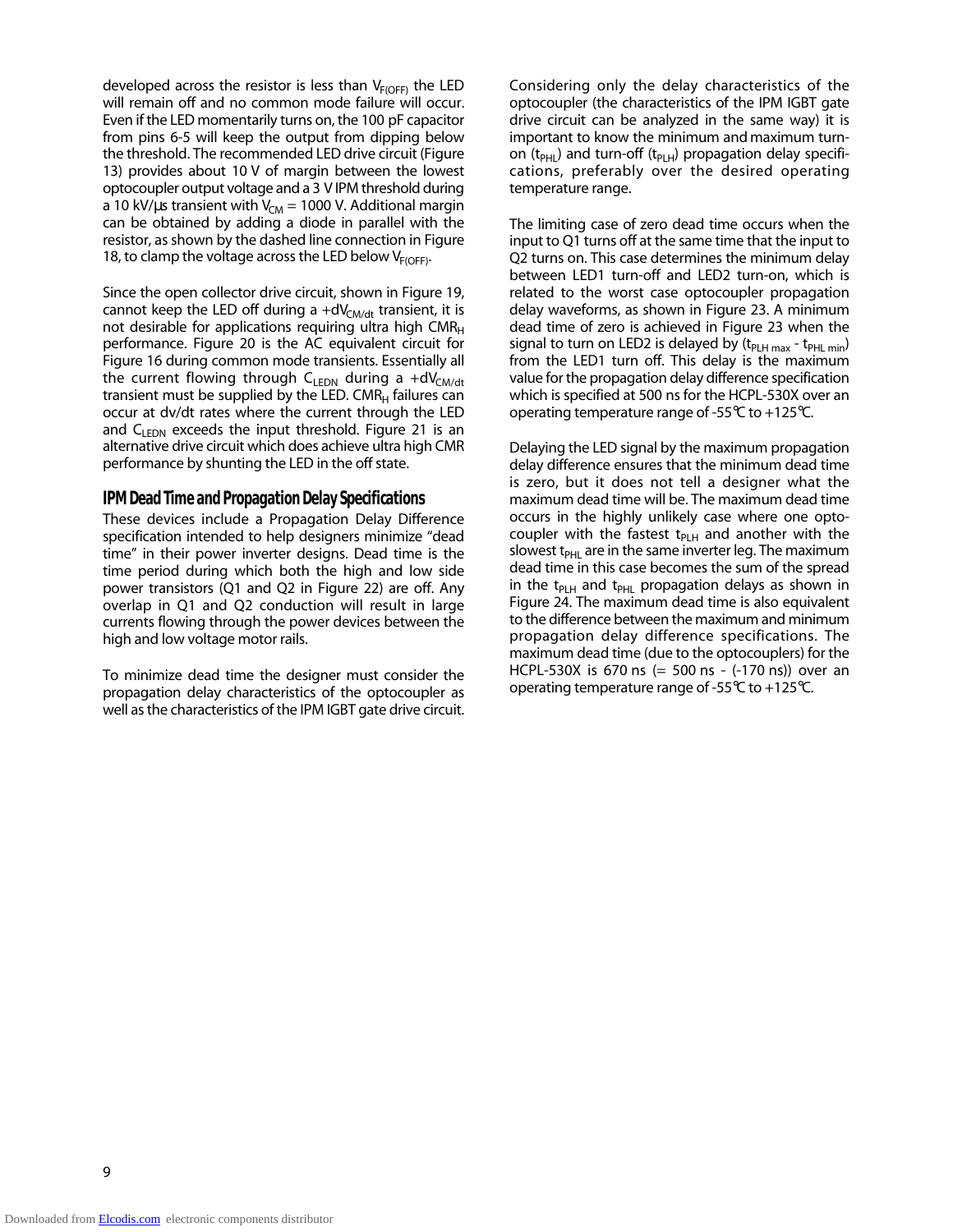





**Figure 1. Typical transfer characteristics Figure 2. Normalized output current vs.**

**temperature**

**Figure 3. High level output current vs. temperature**



**Figure 4. Input current vs. forward voltage**



**Figure 5. Propagation delay test circuit**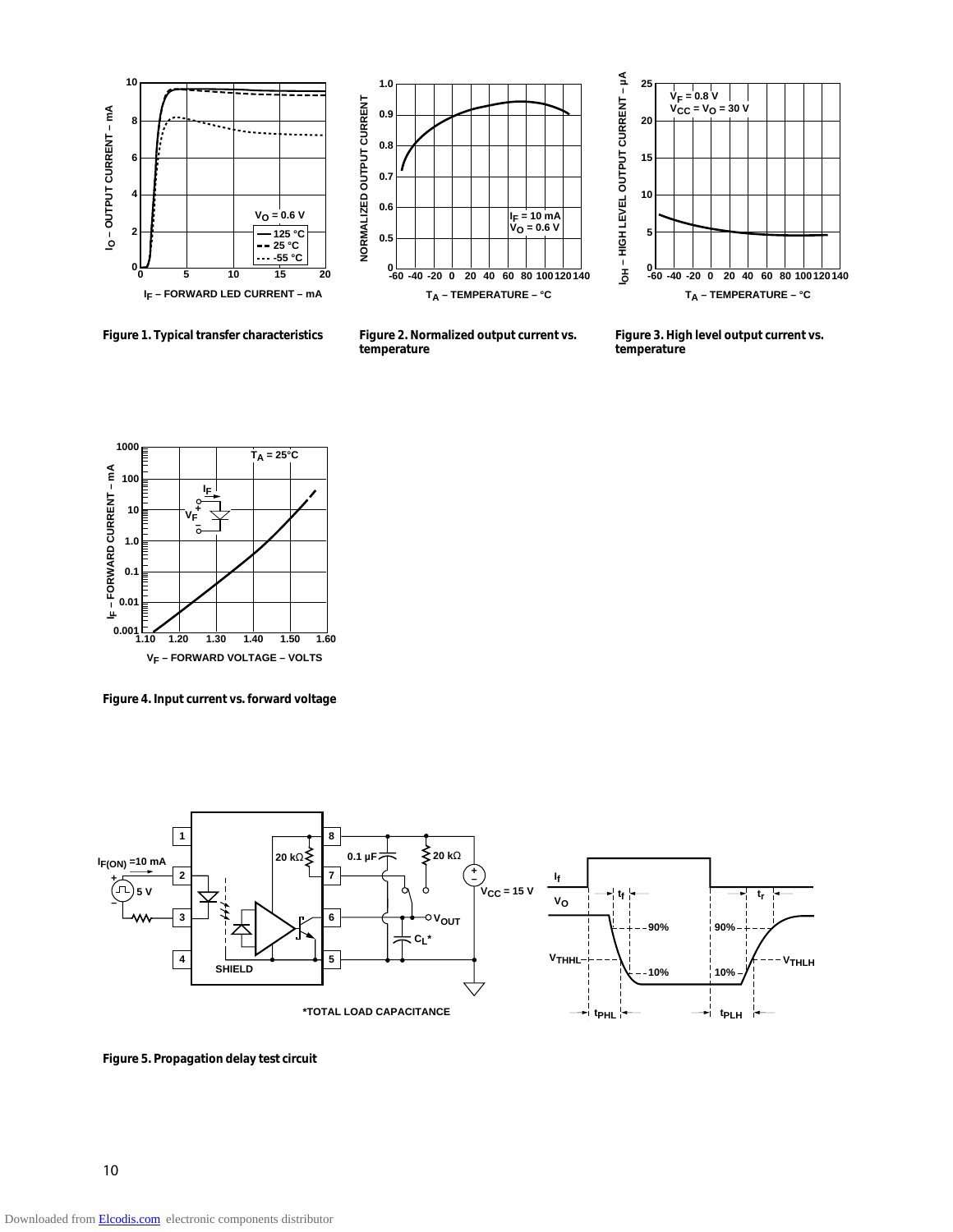



**SWITCH AT B:**  $I_F = 10$  mA

**Figure 6. CMR test circuit. Typical CMR waveform**







**Figure 7. Propagation delay with external 20 k**Ω **RL vs. temperature**



**Figure 9. Propagation delay vs. load resistance**





**Figure 10. Propagation delay vs. load capacitance**

**Figure 11. Propagation delay vs. supply voltage**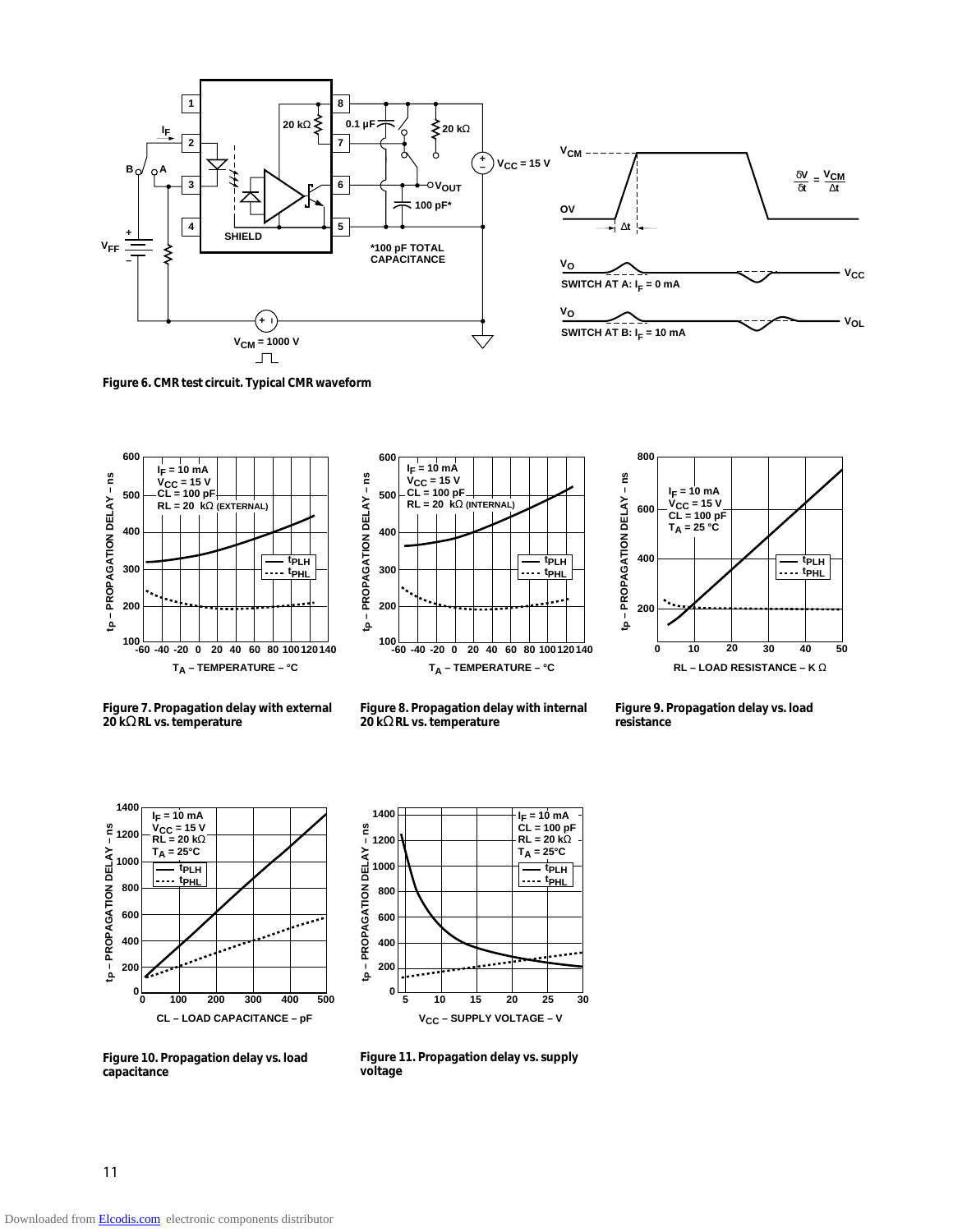

**Figure 12. Propagation delay vs. input current**





**Figure 13. Recommended LED drive circuit Figure 14. Optocoupler input to output capacitance model for unshielded optocouplers**





**Figure 16. LED drive circuit with resistor connected to LED anode (not recommended)**

**Figure 15. Optocoupler input to output capacitance model for shielded optocouplers**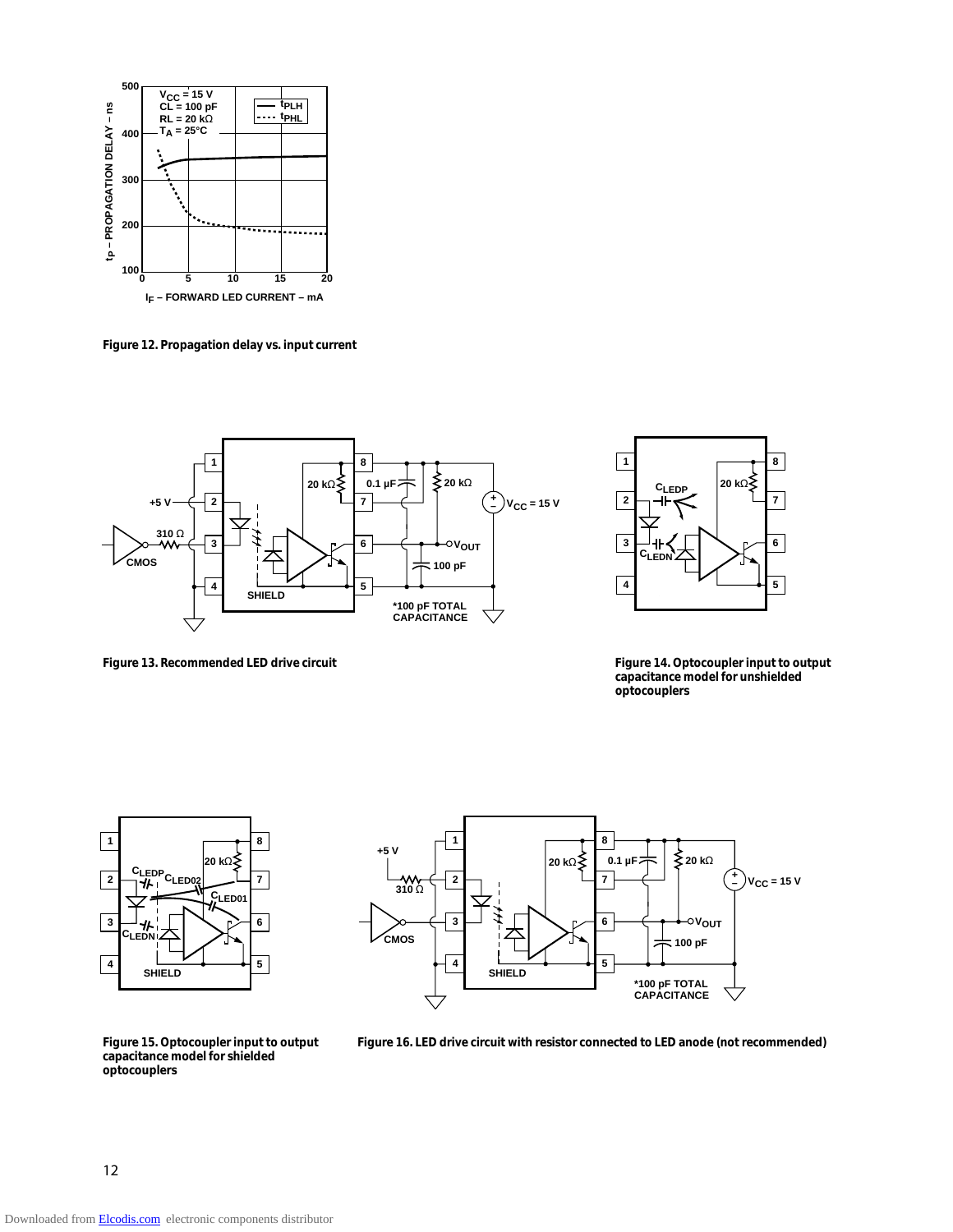

**Figure 17. AC equivalent circuit for Figure 16 during common mode transients**



**Figure 18. AC equivalent circuit for Figure 13 during common mode transients**



**Figure 19. Not recommended open collector LED drive circuit**



**Figure 20. AC equivalent circuit for Figure 19 during common mode transients**



**Figure 21. Recommended LED drive circuit for ultra high CMR**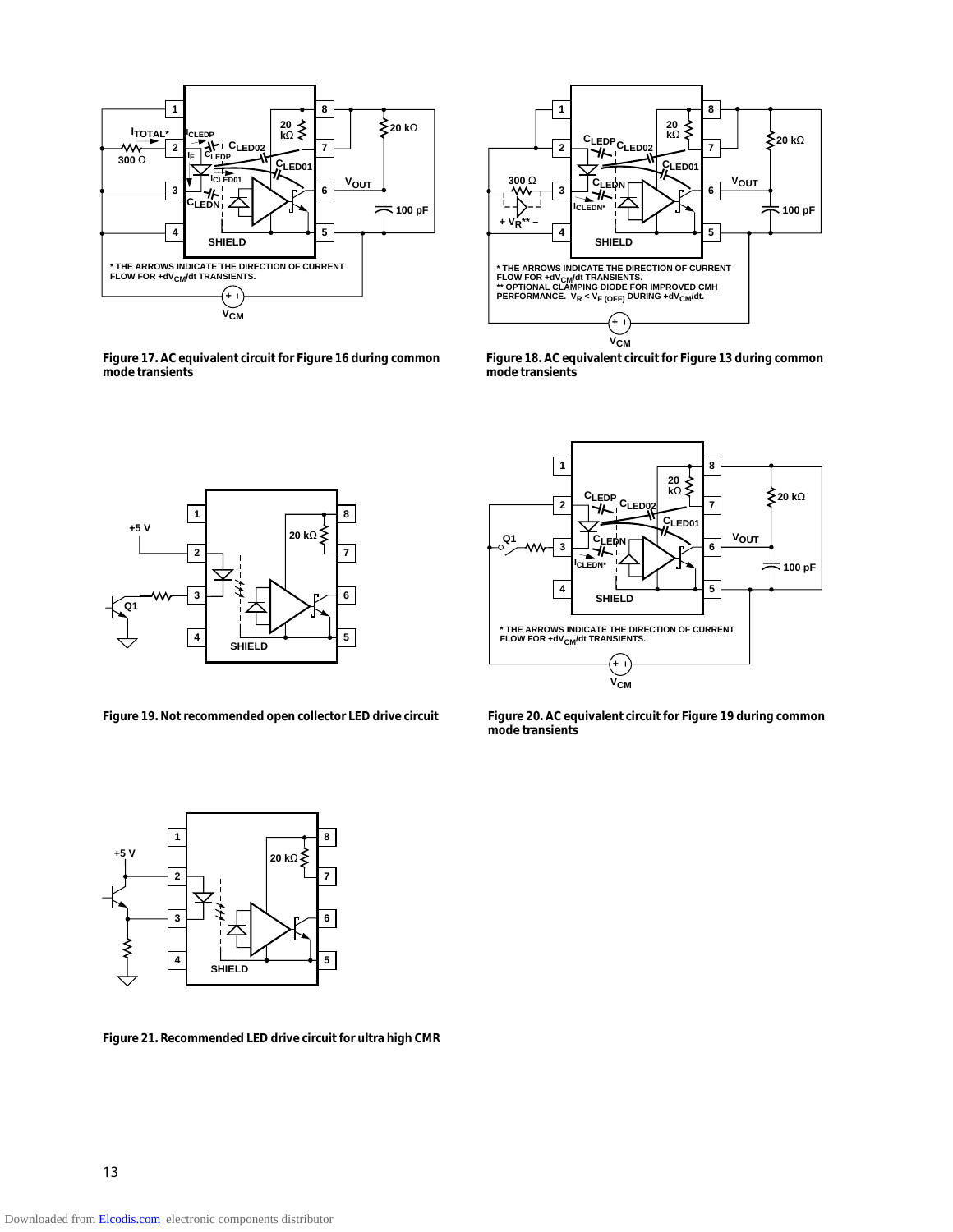

**Figure 22. Typical application circuit**



**\*PDD = PROPAGATION DELAY DIFFERENCE**

**NOTE: THE PROPAGATION DELAYS USED TO CALCULATE PDD ARE TAKEN AT EQUAL TEMPERATURES.**

**Figure 23. Minimum LED skew for zero dead time**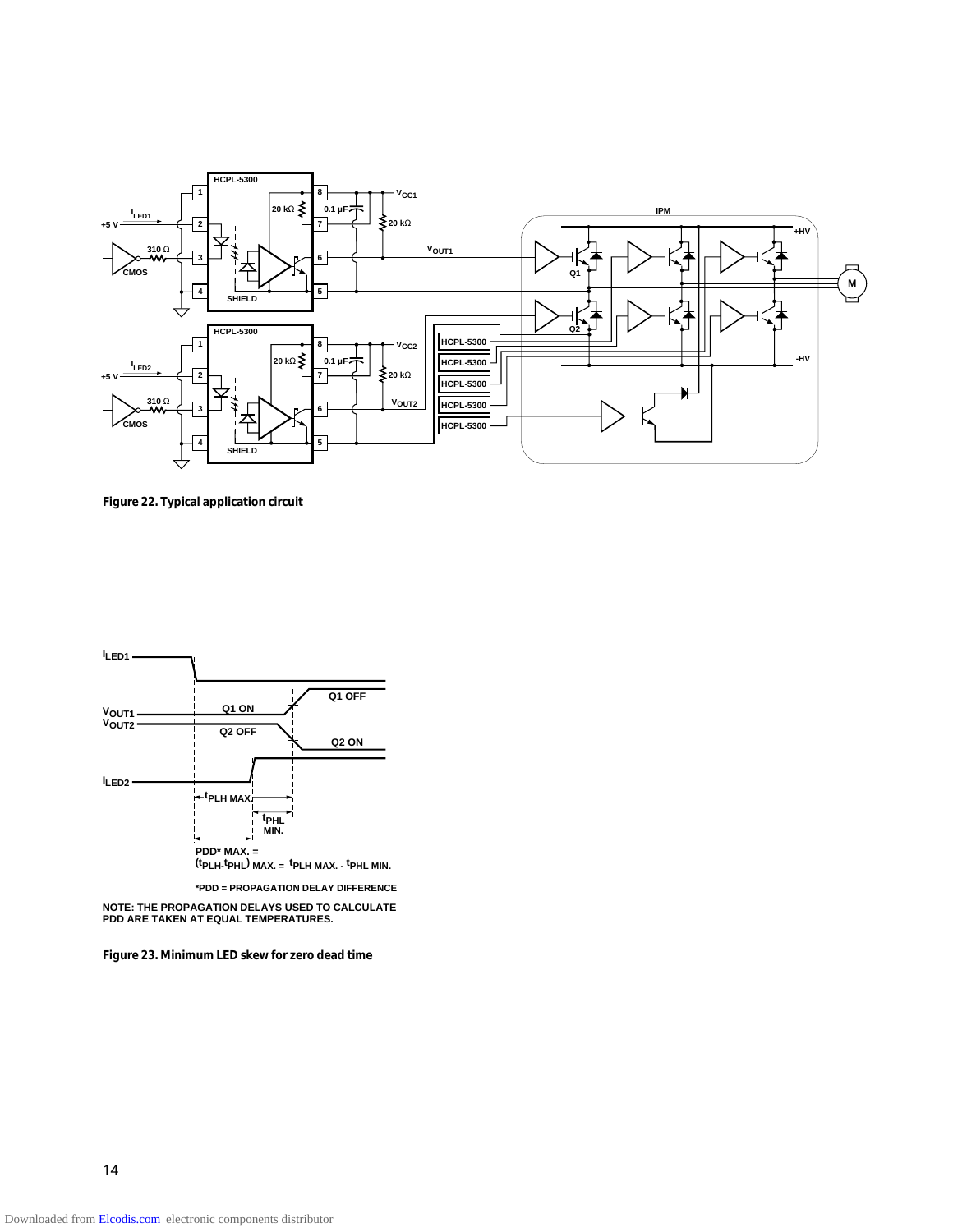

**\*PDD = PROPAGATION DELAY DIFFERENCE NOTE: THE PROPAGATION DELAYS USED TO CALCULATE THE MAXIMUM DEAD TIME ARE TAKEN AT EQUAL TEMPERATURES.**

**Figure 24. Waveforms for dead time calculations**

### **MIL-PRF-38534 Class H, Class K, and DSCC SMD Test Program**

Avago Technologies' Hi-Rel Optocouplers are in compliance with MIL-PRF-38534 Classes H and K. Class H and Class K devices are also in compliance with DSCC drawing 5962-96852.

Testing consists of 100% screening and quality conformance inspection to MIL-PRF-38534.